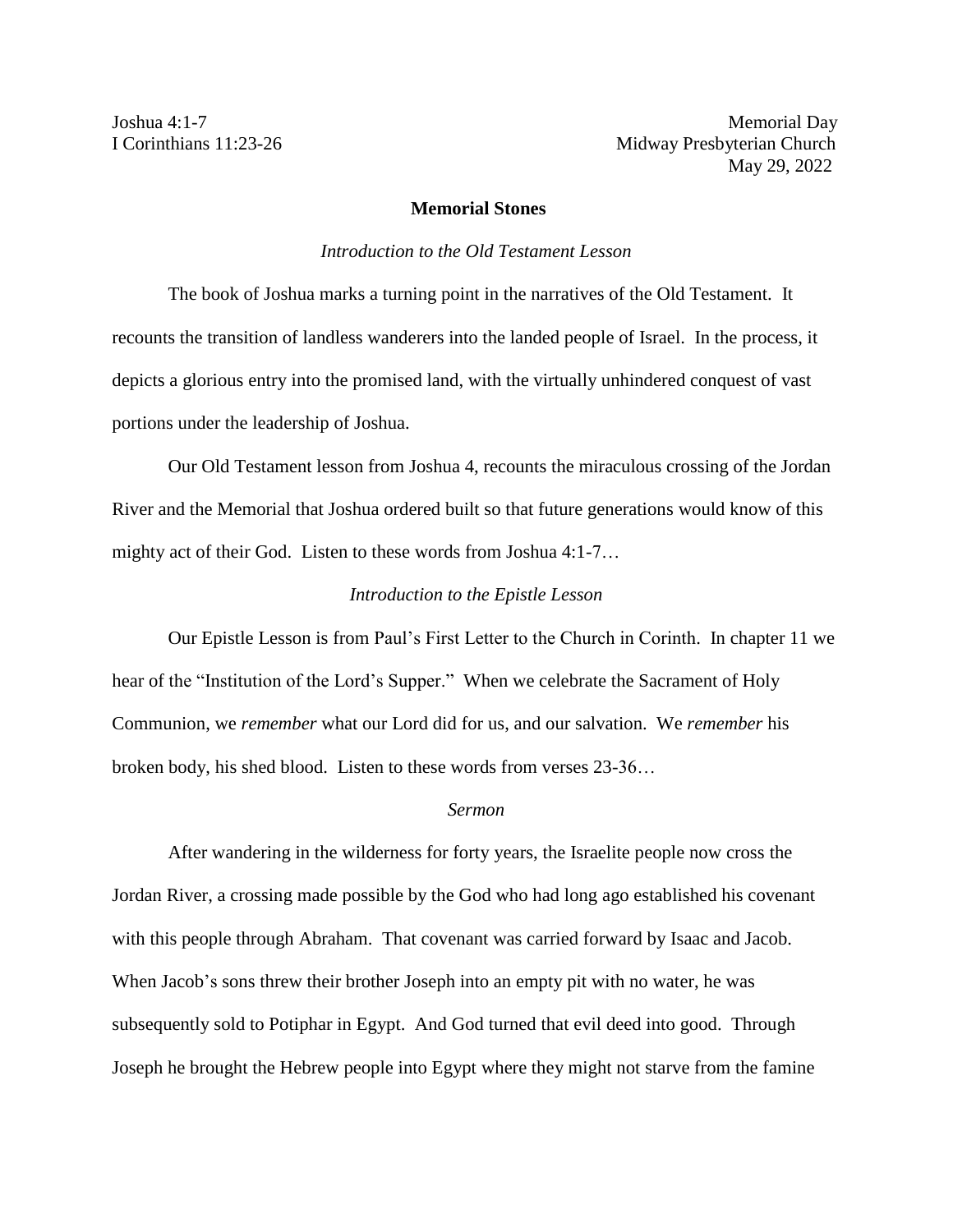that was ravaging the land. But the people were not yet the powerful people they would become, and they became slaves of the Egyptians. Yet God cared for his people; he deplored their slavery and their suffering, and one day by the hand of Moses he led them out of Egypt, parting the Red Sea as a means of escape. On Mount Sinai God gave the people his divine law—the Ten Commandments. Yet, many of the people didn't always trust God. To be sure, things weren't easy during their forty years of wandering in the wilderness. Sometimes they even longed to be back in Egypt, where at least they knew security. But God wasn't going to give up on this people—stubborn and faithless as they were at times. God had called them for a special reason—to know his blessing and to be a blessing to all the nations.

Now the great leader of the people, Moses, along with his brother Aaron were not allowed to enter the Promised Land, due to an instance of unbelieving rage when Israel complained about a lack of water. And they both died before they reached the land of milk and honey. But God raised up one who would lead the people just as Moses had. That man was Joshua, and it is Joshua who will now lead the Israelite people across the Jordan River and into that Promised Land.

It was one of the climactic events in all of biblical history. The Israelites had waited forty years, but now the time had come. Behind them they leave four decades of wandering around in a barren wilderness and the tragic memories of countless funerals for an entire generation of people who would not trust God's promises. Before them lies a land richer than their dreams, more fruitful than their hopes, and more beautiful than their imagination. Now it is theirs by God's steadfast promise. It must have felt unreal to finally stand in Canaan. Kind of like when you cross the threshold of your first home. You've envisioned it, planned for it, imagined what it will be like to live in it…but when you step through the front door, you can hardly believe it!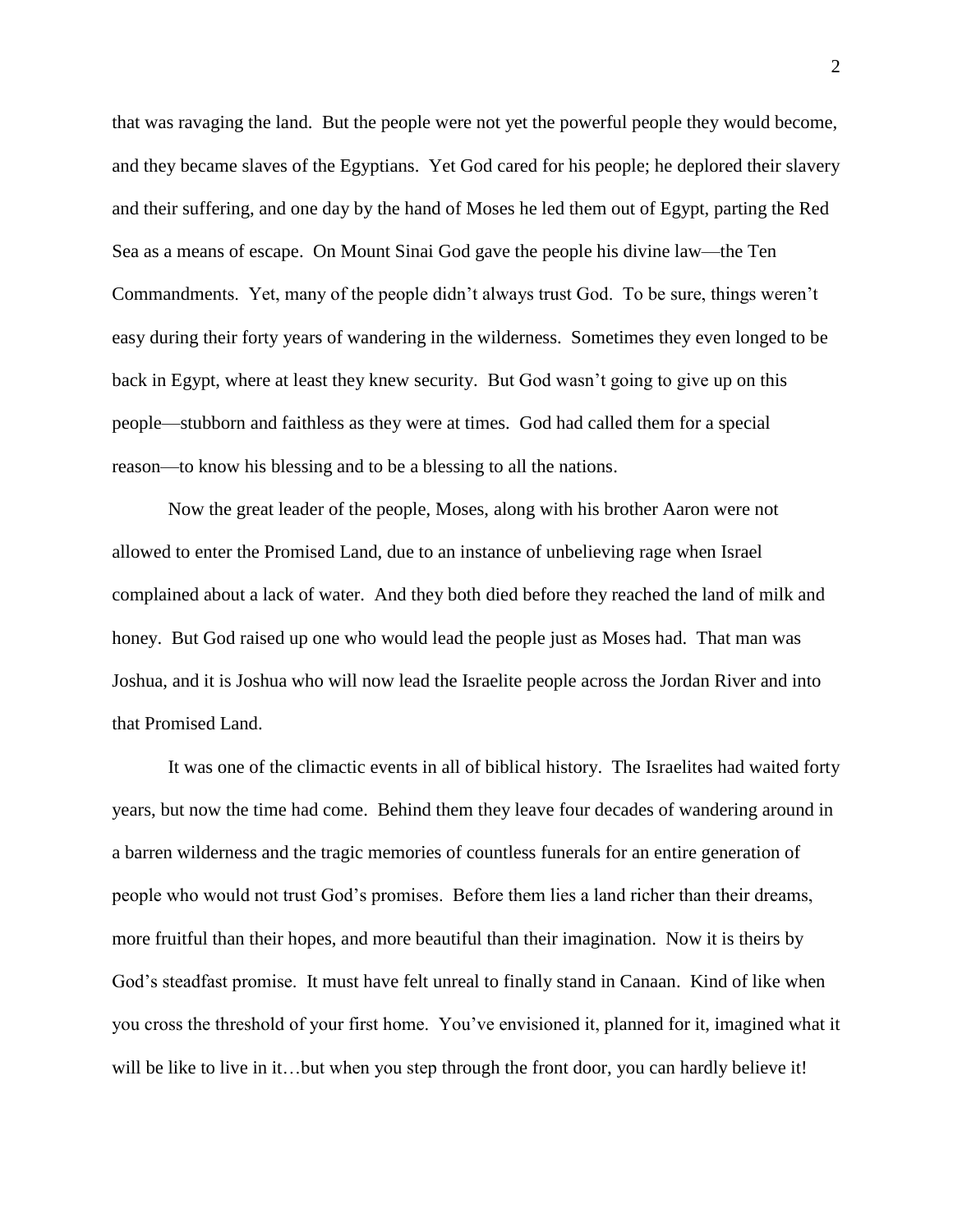However, when the Israelites arrive at the Jordan, they find that it is at flood stage, menacing in its speed and dangerous in the debris it carries. Its crossing is impossible. But God intervenes, performing a miracle that parallels the miracle of the Exodus from Egypt. God rolls back the waters of the Jordan River, just as he had done with the Red Sea.

Well, after the people had safely crossed the river, what would be next? Conquering the land? No, first God directs them to build a memorial with twelve stones, drawn from the dry riverbed by twelve men, one from each tribe. The twelve stones are to be set up in the form of a monument at Gilgal. It was a memorial of a great event that should not be forgotten. Later when the children and grandchildren of this people would see the stones and ask, "What do these stones mean," they could be told of what God had done for them at the Jordan. They could be told how God had called this people and made a covenant with them to be their God and they to be his people. How God had led them out of Egypt, through the waters, into the wilderness, and now across the Jordan to the Promised Land. Then they would know and could tell other people that their God is mighty and that they should honor and revere God forever. So, this memorial at Gilgal was not for Israel alone, but for the whole world. The record of divine Providence in dealing with one nation is the inheritance of all: *That all the people of the earth might know the hand of the Lord.* (4:24)

Likewise for Christians is the Lord's Supper a memorial—a service of remembrance, lest we forget what our Lord did for us on Calvary. People can gain strength from a common memory, as they recall experiences of the past. Experience can be a great teacher, if we are willing to learn from it.

After the Exodus from Egypt, when God had enabled the Hebrews to escape slavery, the Passover Festival was established, so that the people could remember what God had done for them.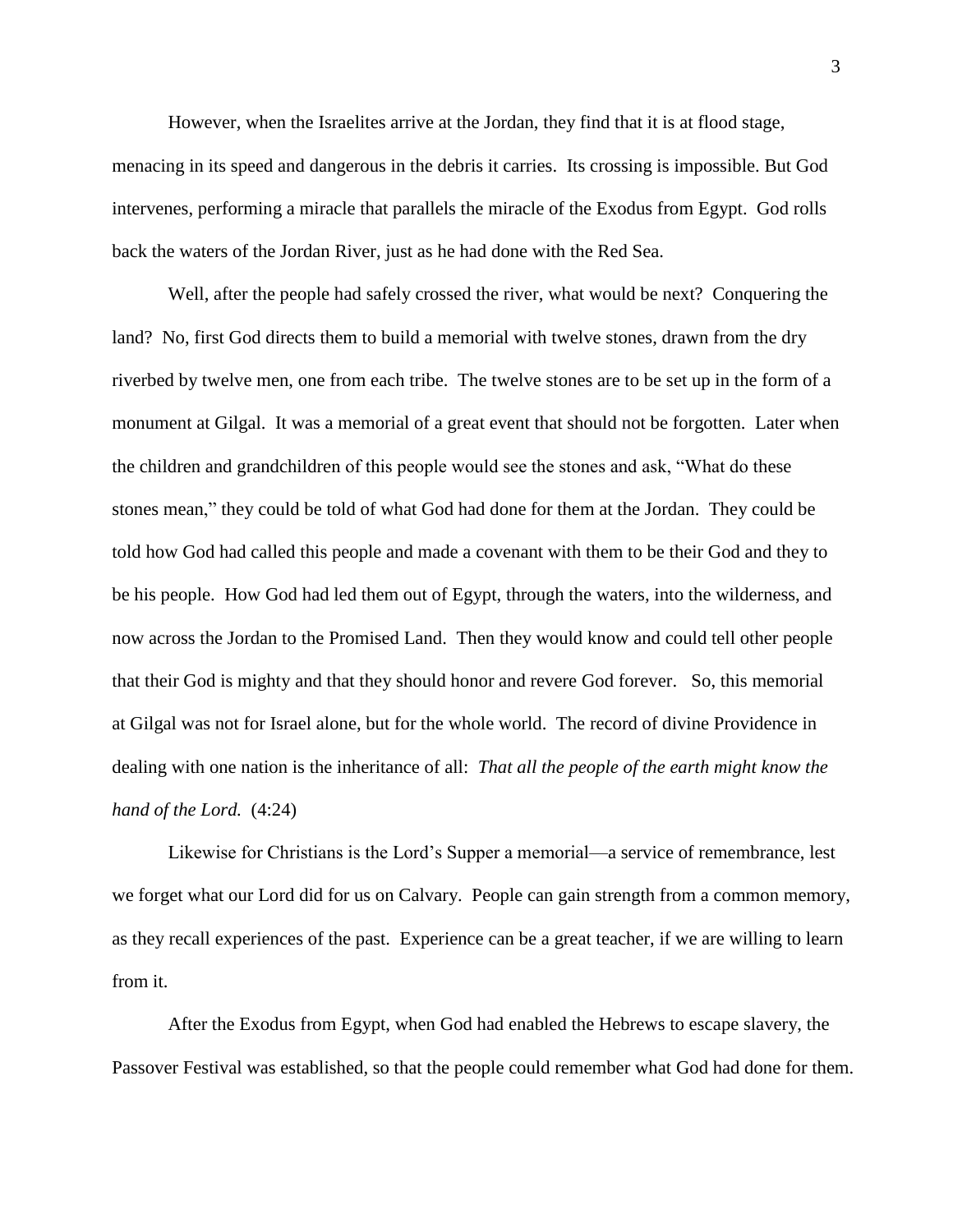In Joshua 5 we read that the Israelites kept the Passover while they were camped at Gilgal. (v. 10) And to this day, Jews celebrate the Feast of Passover.

Joshua 5:1 says, "When all the kings heard that the Lord had dried up the waters of the Jordan, their heart melted, neither was their spirit in them any more." The battle was already partially won before a single blow had been struck because of the reputation and character of Israel's God. Both the Old and New Testaments affirm that the purposes of God may be deferred, but not defeated. This is the eternal fact of history. We come upon it centuries later in another story of a stone. After the crucifixion, Pilate said, "Make it sure as you can." So they doubled the guard, rolled a heavy stone over the grave, and placed upon it the imposing seal of the emperor. But Easter revealed that the stone had been moved from the tomb and Jesus was raised from the dead—not defeated, but victorious.

The story from Joshua reminds us of other efforts made to memorialize accomplishments. In Rome there are the famous arches erected to honor her statesmen and generals. In Paris there is the Arc de Triomphe to memorialize the bravery of the French soldier on various battlefields. In Washington, D. C., there are monuments to Presidents Washington, Jefferson, Lincoln; to soldiers who fought in the First and Second World Wars , Korea, and Viet Nam. In Anderson County there is the Veterans Monument and marker near McGee Road. And of course, thanks to Keith Wentzky, we have the flags placed in our church cemetery each year at Memorial Day. And thanks to LeNelle Chastain, the names of our veterans are listed each year on the insert in our bulletin.

In the Bible the people of God are called to remember. To remember God's goodness, his promises kept, his steadfast love so deep and wide. In Deuteronomy they are told to tie God's commands on their wrists and put them on their doorposts, lest they forget. For we are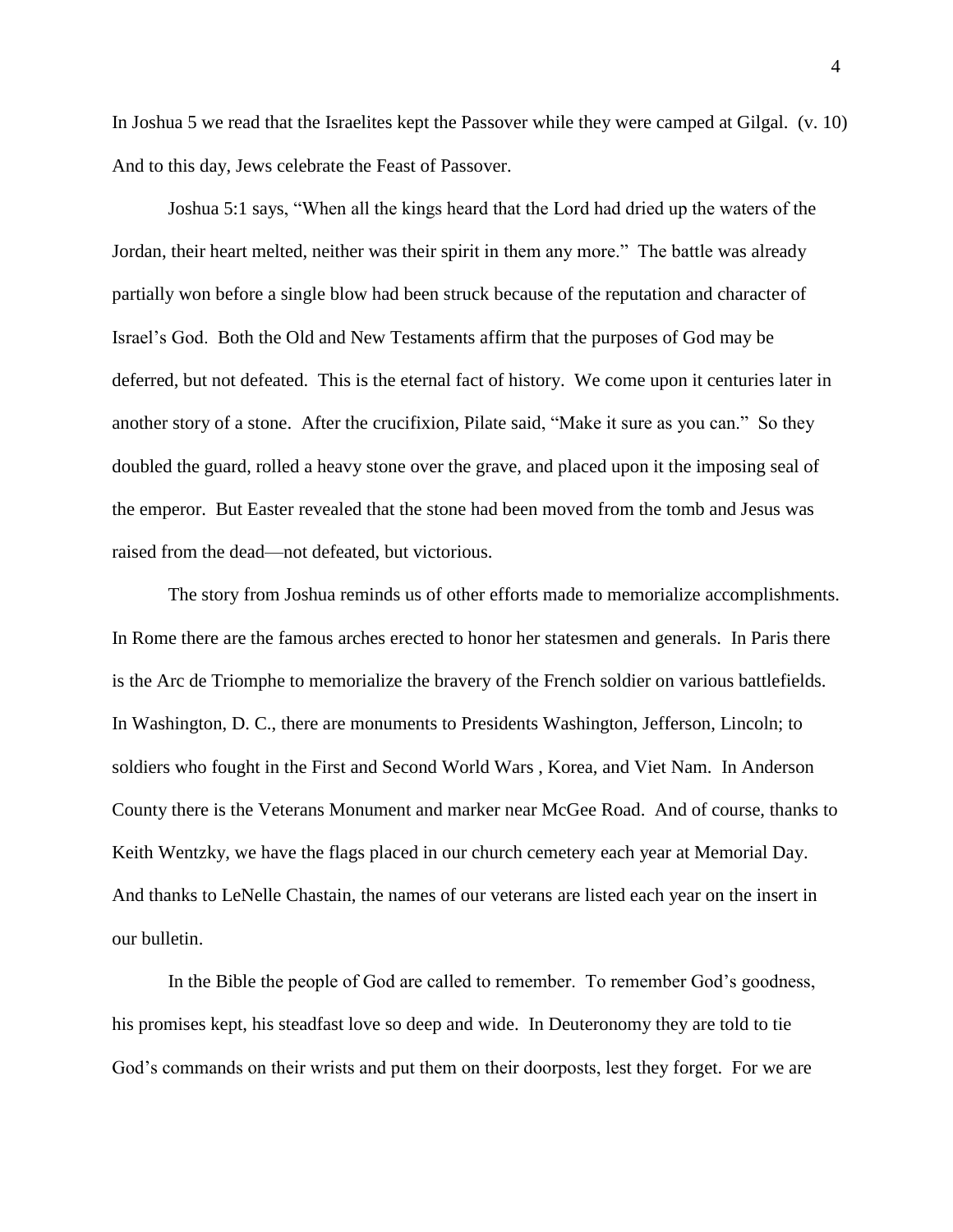very good at forgetting. And forgetfulness is the cause of all kinds of trouble—in a marriage, in a church, in a country.

God led his people across the Jordan, even, we learn in chapter 3, at a time when the river was flooding from spring rains. We too have our rivers to cross, and sometimes we wonder how will we make it to the other side. I think of the 1745 hymn by William Williams, "Guide Me, O Thou Great Jehovah":

> Guide me, O Thou great Jehovah, Pilgrim through this barren land; I am weak, but Thou art mighty, Hold me with Thy pow'rful hand. Bread of heaven, Bread of heaven, Feed me till I want no more; Feed me till I want no more.

When I tread the verge of Jordan, Bid my anxious fears subside; Death of death and hell's Destruction, Land me safe on Canaan's side. Songs of praises, songs of praises, I will ever give to Thee; I will ever give to Thee.

God leads his people across the river, when there seems to be no possible way. Just as

God leads us through the darkest valleys, even the valley of the shadow of death. So that we

might declare with the Psalmist:

I life up my eyes to the hills from where will my help come? My help comes from the Lord, who made heaven and earth. (121:1)

You may have heard of the patriotic organization, No Greater Love. They take their

name from John 15:13: "No one has greater love than this, to lay down one's life for one's

friends." This group asks Americans to pause at 3 p.m. on Memorial Day, wherever we are, to